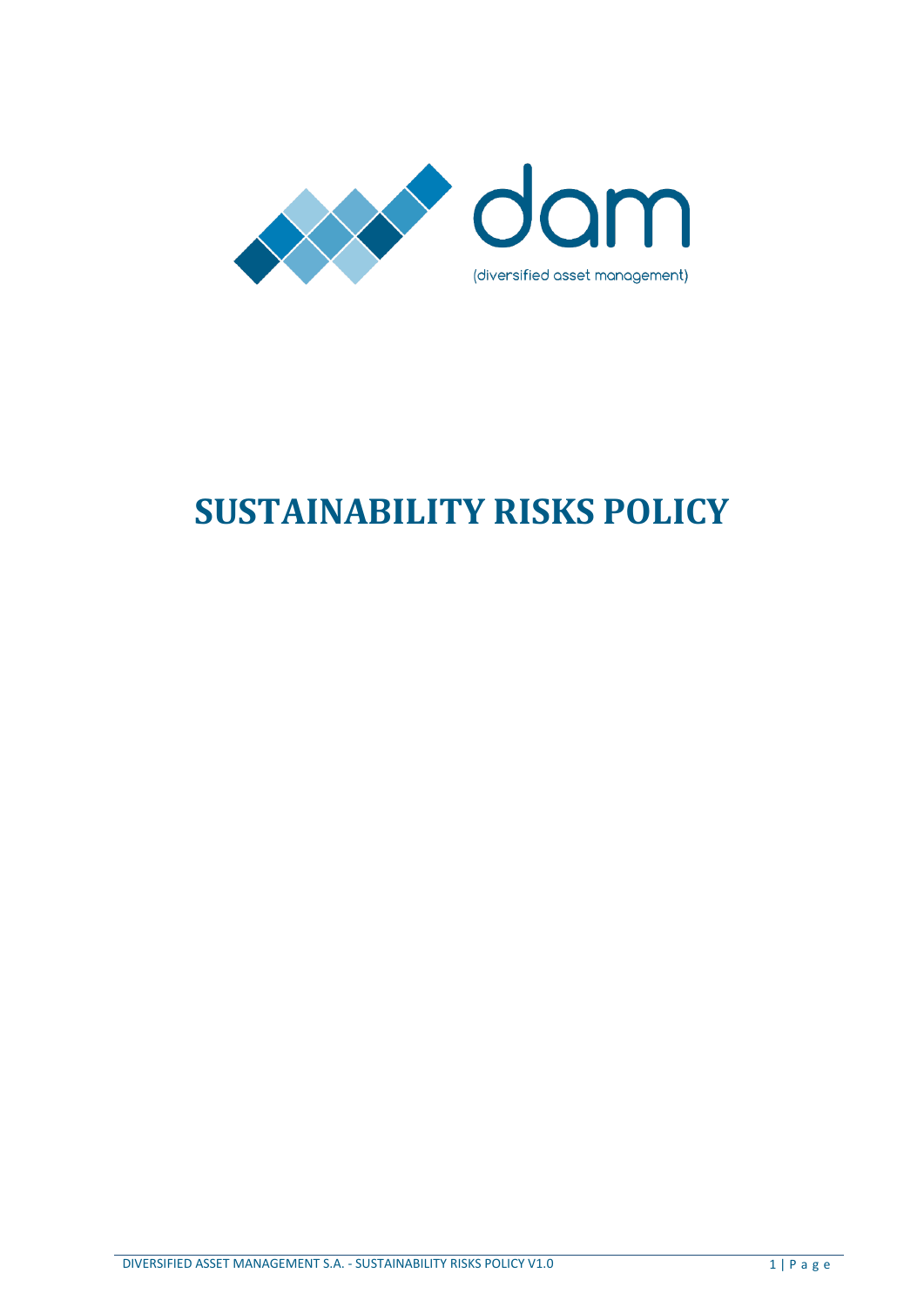

# **TABLE OF CONTENTS**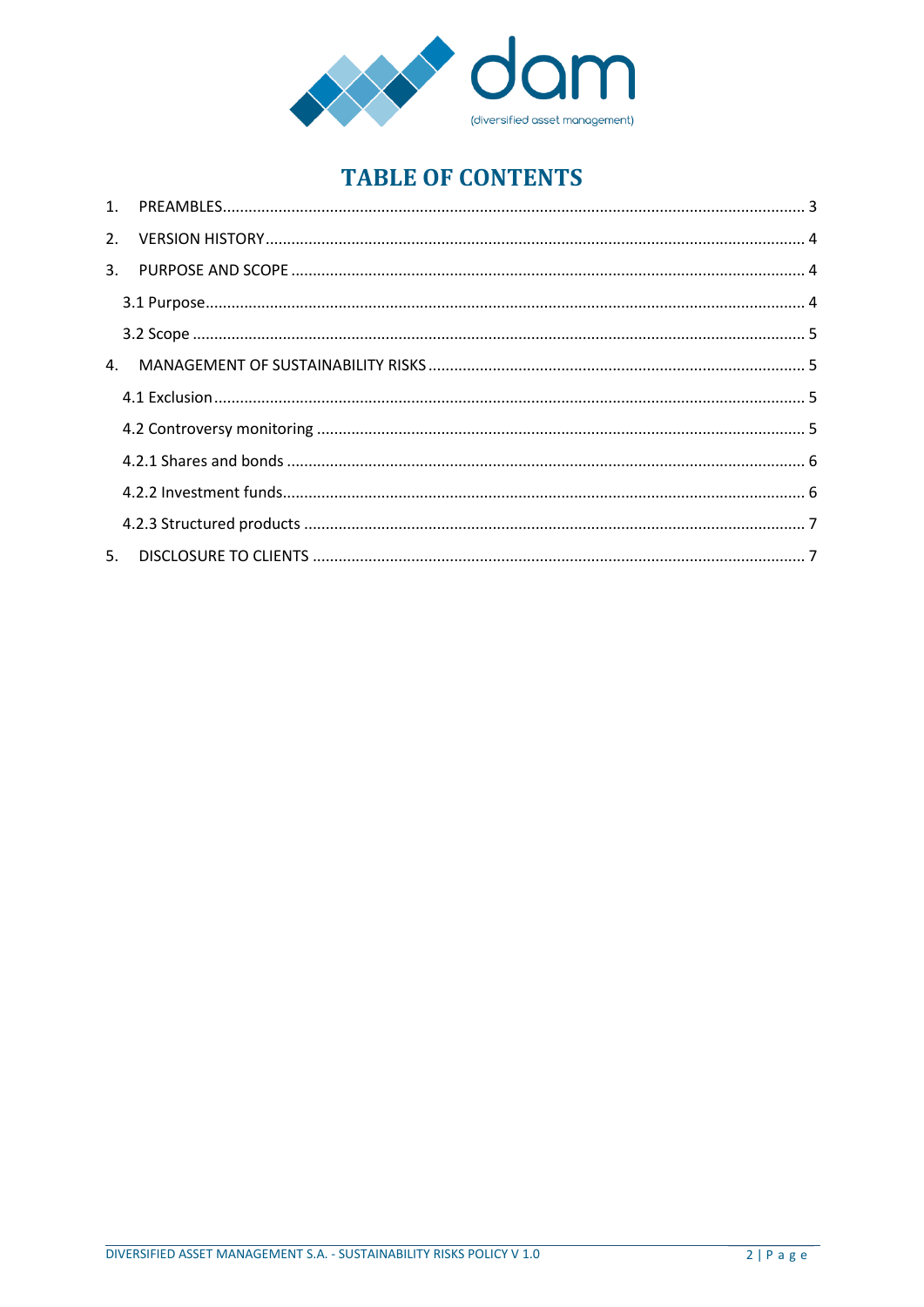

## <span id="page-2-0"></span>**1. PREAMBLES**

DIVERSIFIED ASSET MANAGEMENT S.A. (hereinafter referred to as "DAM") is a wealth manager with its registered office in Luxembourg, and which is supervised by the *Commission de Surveillance du Secteur Financier* (hereinafter referred to as the "CSSF").

DAM conducts its business activities in accordance with Articles 24-1, 24-2, 24-4, 24-5 and 28-6 of the Law of April 5<sup>th</sup>, 1993 on the financial sector, as amended (hereinafter referred to as the "Law of 1993").

As per Section A of Annex II of the Law of 1993, DAM is licensed, in its capacity as a professional of the financial sector, specifically an investment firm, to provide the following investment services and activities:

1. reception and transmission of orders in relation to one or more financial instruments;

2. execution of orders on behalf of clients;

3. portfolio management;

and

 $\overline{a}$ 

4. investment advice.

In addition, as per Section C of Annex II of the Law of 1993, DAM is licensed to offer the following ancillary services:

1. safekeeping and administration of financial instruments for the account of clients, including custodianship and related services such as cash/collateral management;

2. granting credits or loans to an investor to allow the latter to carry out a transaction in one or more financial instruments, where the firm granting the credit or loan is involved in the transaction;

3. foreign exchange services where these are connected to the provision of investment services; and

4. investment research and financial analysis or other forms of general recommendation relating to transactions in financial instruments.

Also, DAM is authorised to carry out family office activities, in accordance with the Law of December  $21<sup>st</sup>$ , 2012 relating to the Family Office activity, as amended.

Finally, it is to be noted that, in accordance with the categorisation of investment firms introduced as of June 26<sup>th</sup>, 2021, that is further to the entry into force of the Investment Firms Regulation<sup>1</sup>, DAM is a so-called Class 2 IFR investment firm.

This Sustainability Risks Policy (hereinafter referred at as the "Policy") was drafted, and approved, by the Executive Committee of DAM.

It was subsequently approved by the Board of Directors of DAM.

DIVERSIFIED ASSET MANAGEMENT S.A. - SUSTAINABILITY RISKS POLICY V 1.0 3 | P a g e

<sup>&</sup>lt;sup>1</sup> Regulation (EU) 2019/2033 of the European Parliament and of the Council of November 27<sup>th</sup>, 2019 on the prudential requirements of investment firms.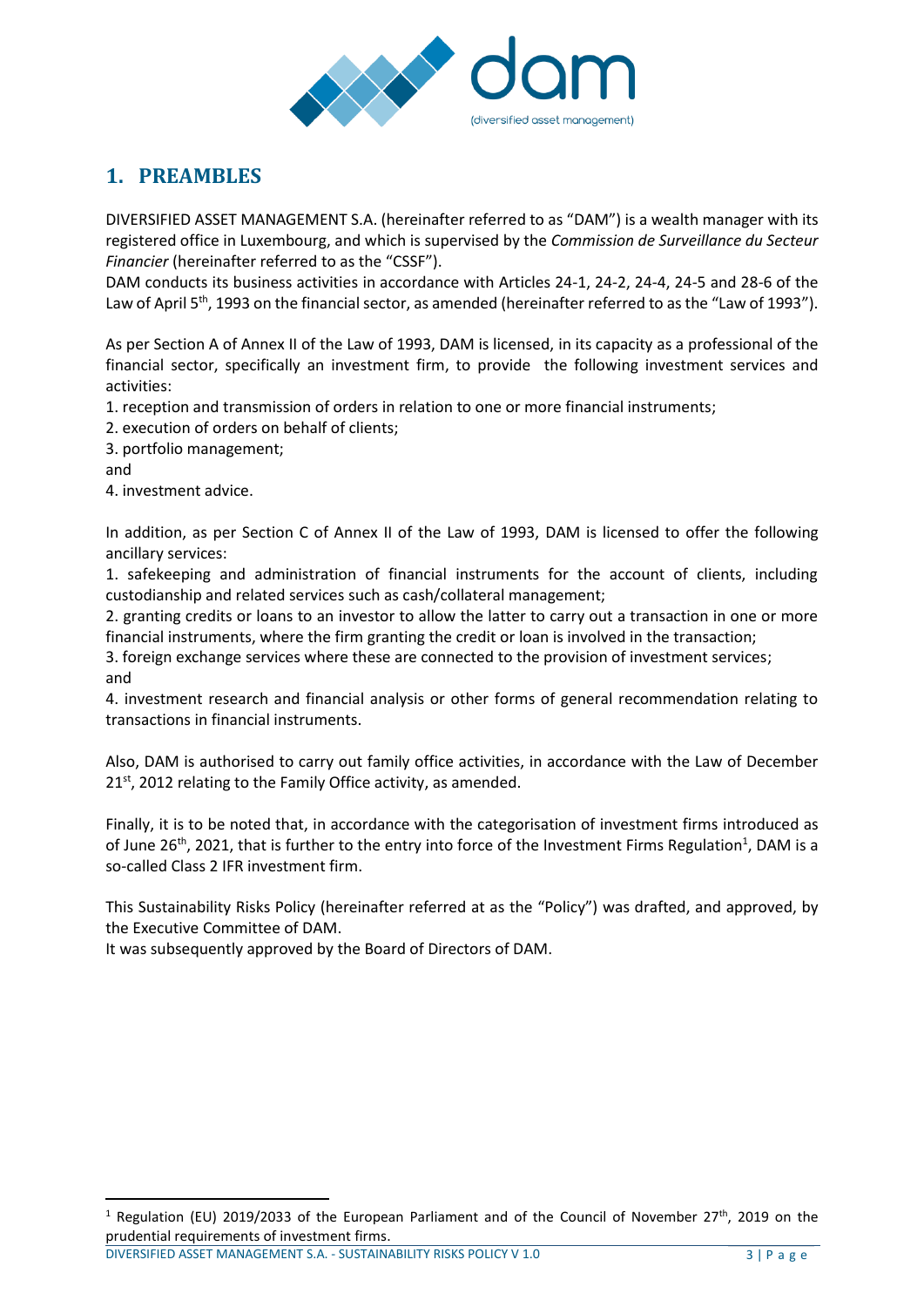

## <span id="page-3-0"></span>**2. VERSION HISTORY**

| <b>Version</b><br>number | Date of approval by<br>the Board of<br><b>Directors</b> | <b>Member of the</b><br><b>Executive</b><br>Committee<br>responsible for the<br>version | <b>Description</b> |
|--------------------------|---------------------------------------------------------|-----------------------------------------------------------------------------------------|--------------------|
| 1.0                      | 18.2.2022                                               | Salvo ANDRONICO                                                                         | First issue        |

#### **DATE OF APPROVAL BY THE BOARD OF DIRECTORS - V 1.0 18.2.2022**

| Name: Salvo ANDRONICO           | <b>Name: Olivier CONRARD</b>                                    |
|---------------------------------|-----------------------------------------------------------------|
| <b>Title: Managing Director</b> | Title: Managing Director and Chief Compliance<br><b>Officer</b> |
| Signature:                      | Signature:                                                      |

## <span id="page-3-1"></span>**3. PURPOSE AND SCOPE**

#### <span id="page-3-2"></span>**3.1 Purpose**

The purpose of this Policy is to describe how DAM, when offering discretionary portfolio management services to its clients, takes sustainability risks into consideration within its investment process, in accordance with the provisions of Regulation (EU) 2019/2088 of the European Parliament and of the Council of November 27<sup>th</sup>, 2019 on sustainability-related disclosures in the financial services sector (hereinafter referred to as the "SFDR").

As per Article 2 (22) of the SFDR, a sustainability risk "means an environmental, social or governance event or condition that, if it occurs, could cause an actual or a potential material negative impact on the value of (an) investment".

Accordingly, poor management of sustainability risks by DAM could result in a negative financial impact on the investments that it makes on behalf of its clients.

For example, if a company into which DAM invests has its main factories located in an area exposed to flooding, there is arguably a high risk of damage to its assets or of disruption to its production. In the event of a disaster, the economic value of the company could be negatively impacted, and thus the investment too.

Similarly, gender inequality in the composition of the board of directors of a company could cause a reputational risk for the said company, which could in turn negatively impact its economic value, and thus also the investment made by DAM.

Considering the foregoing, DAM has identified various **environmental**, **social** or **governance** (hereinafter referred to as "ESG") factors which are relevant to its investment process, as follows: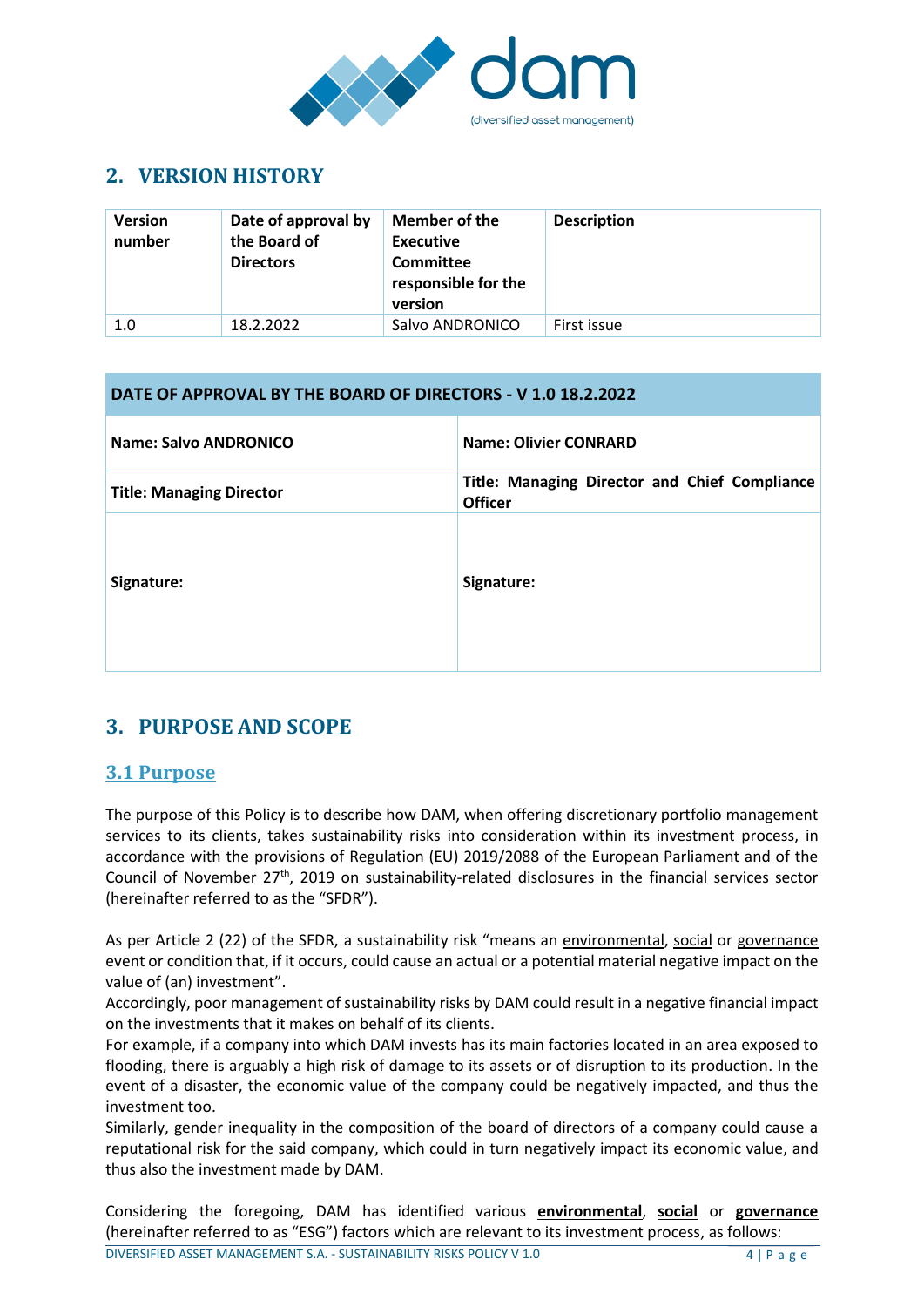

- **Environmental** factors include, but are not limited to, climate change, sustainable use and protection of water and marine resources, waste prevention and recycling, pollution prevention control and protection of healthy ecosystems.

- **Social** factors include, but are not limited to, human rights, gender equality, discrimination and labour rights.

- **Governance** factors include, but are not limited to, sound management structures, employee relations, remuneration of relevant staff and tax compliance.

It is to be noted that the integration of ESG factors into the investment process helps to assess both the risks and the rewards associated with an investment -as indeed ESG factors can also have a positive impact on a given investment (i.e. they can generate opportunities).

Therefore, taking into consideration ESG factors typically results in better-informed investment decisions by DAM, which could in turn result in higher risk-adjusted returns.

Still, for the purpose of this Policy, sustainability risk is meant as the negative materialization of ESG factors.

#### <span id="page-4-0"></span>**3.2 Scope**

This Policy applies to the entire investment universe of DAM in respect of its discretionary portfolio management services, i.e. it applies to the following four asset classes:

- (i) listed shares,
- (ii) listed bonds, be they issued by corporate or sovereign issuers,
- (iii) investment funds (in the broader sense of the term, thus including exchange-traded funds) and
- (iv) structured products.

## <span id="page-4-1"></span>**4. MANAGEMENT OF SUSTAINABILITY RISKS**

The management of sustainability risks by DAM revolves around the twin concepts of (i) exclusion and (ii) controversy monitoring; also, it varies per asset class.

Specifically, DAM manages sustainability risks as follows:

#### <span id="page-4-2"></span>**4.1 Exclusion**

Exclusion is the conscious refusal to purchase transferable securities, such as shares or bonds, issued by a company or by a sovereign issuer, or conversely the conscious divestment of such securities.

DAM believes that exclusion is a powerful tool to manage sustainability risks.

At the time of issue of this Policy, DAM is actively designing a process which, when implemented, might result in excluding from its investment universe **sectors and industries** which by nature are more exposed to sustainability risks than others (e.g. fur trade, pornography, etc.).

#### <span id="page-4-3"></span>**4.2 Controversy monitoring**

Controversies refer to events or incidents impacting an issuer which might in turn have a negative impact on the environment, on society, on the said issuer's stakeholders, etc.

DAM believes that controversy monitoring is another powerful tool to manager sustainability risks.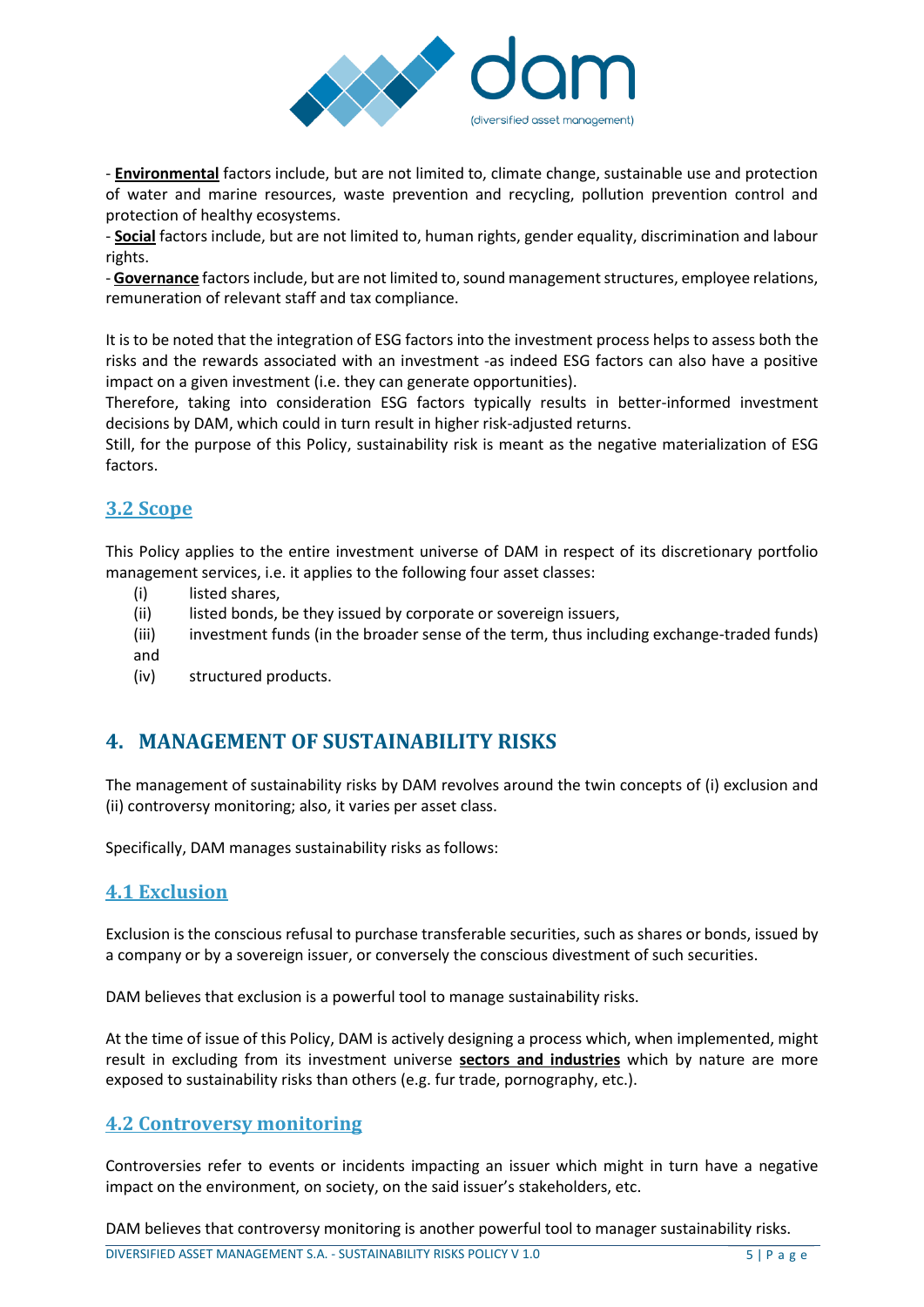

At the time of issue of this Policy, DAM is actively designing a process of controversy monitoring across the four asset classes listed above, under '3.2 Scope'.

This process, which, when implemented, might result in DAM excluding a particular **issuer** from its investment universe, makes use of third-party data suppliers, as follows:

#### <span id="page-5-0"></span>**4.2.1 Shares and bonds**

Regarding **listed shares and corporate bonds**, DAM monitors their issuers -namely companies- with a view to identifying potential controversial behaviour on the basis of the ESG scoring of the said companies provided by various data suppliers, such as Bloomberg, MSCI, S&P and Sustainalytics -as per the example below regarding the shares of International Business Machines Corporation (commonly known as IBM).

| <b>International Business Machines Corp</b> |               |                           | <b>v</b> Currency USD · |                                                                                                                                                                                                                    |
|---------------------------------------------|---------------|---------------------------|-------------------------|--------------------------------------------------------------------------------------------------------------------------------------------------------------------------------------------------------------------|
| vs History                                  | vs Peers      | 97) ESG Scores   RV ESG » |                         |                                                                                                                                                                                                                    |
| <b>Environmental Better</b>                 | Worse         |                           |                         |                                                                                                                                                                                                                    |
| <b>Social Better</b>                        | <b>Better</b> |                           |                         |                                                                                                                                                                                                                    |
| Governance Worse                            | Worse         |                           |                         |                                                                                                                                                                                                                    |
|                                             |               | <b>Export to Excel</b>    |                         | Environmental, Social & Governance Analysis<br><b>History 5 Years</b><br>S&P Global ESG Rank 73 ISS QualityScore<br>Sustainalytics Risk Score 14.77 CDP Climate Score<br>Bloomberg ESG Disclosure 57.4 MSCI Rating |

Regarding **listed sovereign bonds**, DAM monitors their issuers -namely governments (federal, regional), supranational organisations, etc.- with a view to identifying potential controversial behaviour on the basis of the Worldwide Governance Indicators (hereinafter referred to as "WGI"), which were designed with the support of the Knowledge for Change Program of the World Bank [\(https://info.worldbank.org/governance/wgi/\)](https://info.worldbank.org/governance/wgi/).

Specifically, DAM relies on the WGI scoring provided by Fitch, which is based on the six dimensions of governance of the WGI, namely Voice and Accountability, Political Stability and Absence of Violence/Terrorism, Government Effectiveness, Regulatory Quality, Rule of Law, and Control of Corruption -as per the example below regarding the sovereign bonds of France.

ESG - Governance: France has an ESG Relevance Score (RS) of '5[+]' for both Political Stability and Rights and for the Rule of Law, Institutional and Regulatory Quality and Control of Corruption. Theses scores reflect the high weight that the World Bank Governance Indicators (WBGI) have in our proprietary Sovereign Rating Model. France has a high WBGI ranking at 80.7 reflecting its long track record of stable and peaceful political transitions, well established rights for participation in the political process, strong institutional capacity, effective rule of law and a low level of corruption.

#### <span id="page-5-1"></span>**4.2.2 Investment funds**

Regarding **investment funds**, DAM monitors the said funds with a view to identifying potential controversial behaviour on the basis of the corporate sustainability scoring of these funds provided by Morningstar -as per the example below regarding ETFMG Travel Tech ETF (AWAY™).